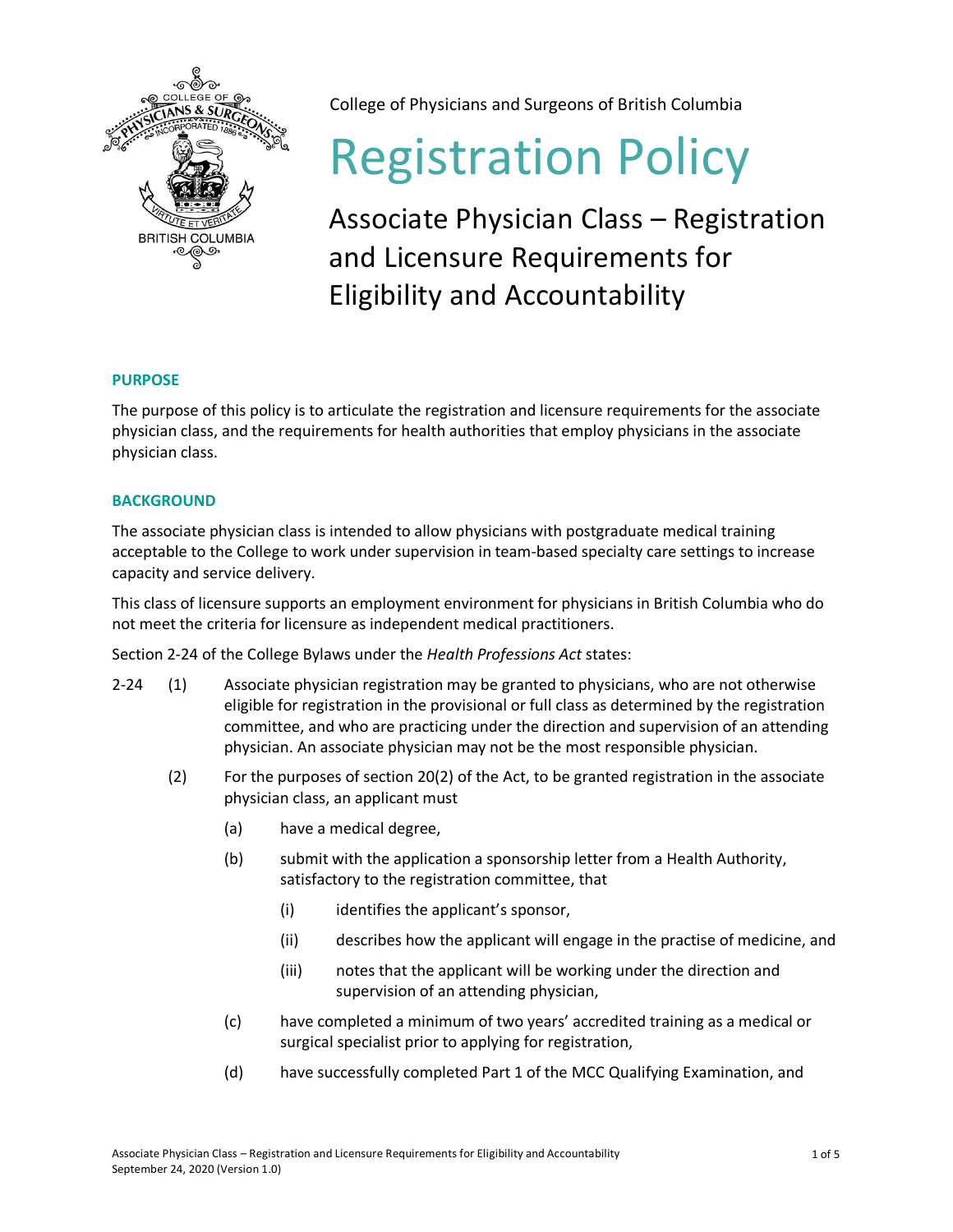- (e) have Canadian Citizenship, be a permanent resident or be legally able to live and work in British Columbia.
- (3) Associate physician must limit his or her practice of medicine to the provision of services in connection with fulfilling the terms set out in their sponsorship letter.
- (4) Associate physician registration is canceled if the Health Authority withdraws sponsorship provided under section 2-24(2).

#### **POLICY**

#### **Registration and licensure requirements**

1. Associate physicians must have the appropriate qualifications and have been properly credentialed by their health authority.

Associate physicians must

- have a medical degree,
- have at least two years of postgraduate training in a medical or surgical specialty, other than family medicine. The training must meet the qualification required to perform the clinical work for which the health authority is hiring the associate physician. The training must be from an accredited program from any country, verified to the satisfaction of the College,
- have successfully completed the Medical Council of Canada Qualifying Examination (MCCQE) Part I or the United States Medical Licensing Examinations (USMLEs) (Steps 1 through 3),
- be employed by a health authority,
- work under supervision,
- work in a team-based clinical environment,
- have adequate liability coverage or protection, and
- be registered and licensed in the associate physician class with the College of Physicians and Surgeons of British Columbia.
- 2. Oversight structure of associate physicians
	- Associate physicians are integrated into existing reporting structures within each health authority, with the vice president, medicine or equivalent position having overall responsibility.
	- Each associate physician must be supervised, to the satisfaction of the College.
	- The health authority is responsible for
		- $\circ$  assigning associate physicians to various services or duties within the program,
		- o obtaining feedback and evaluations from clinical supervisors, co-workers, nursing and allied professional staff,
		- o supervision, and training, procedures required to perform their role(s),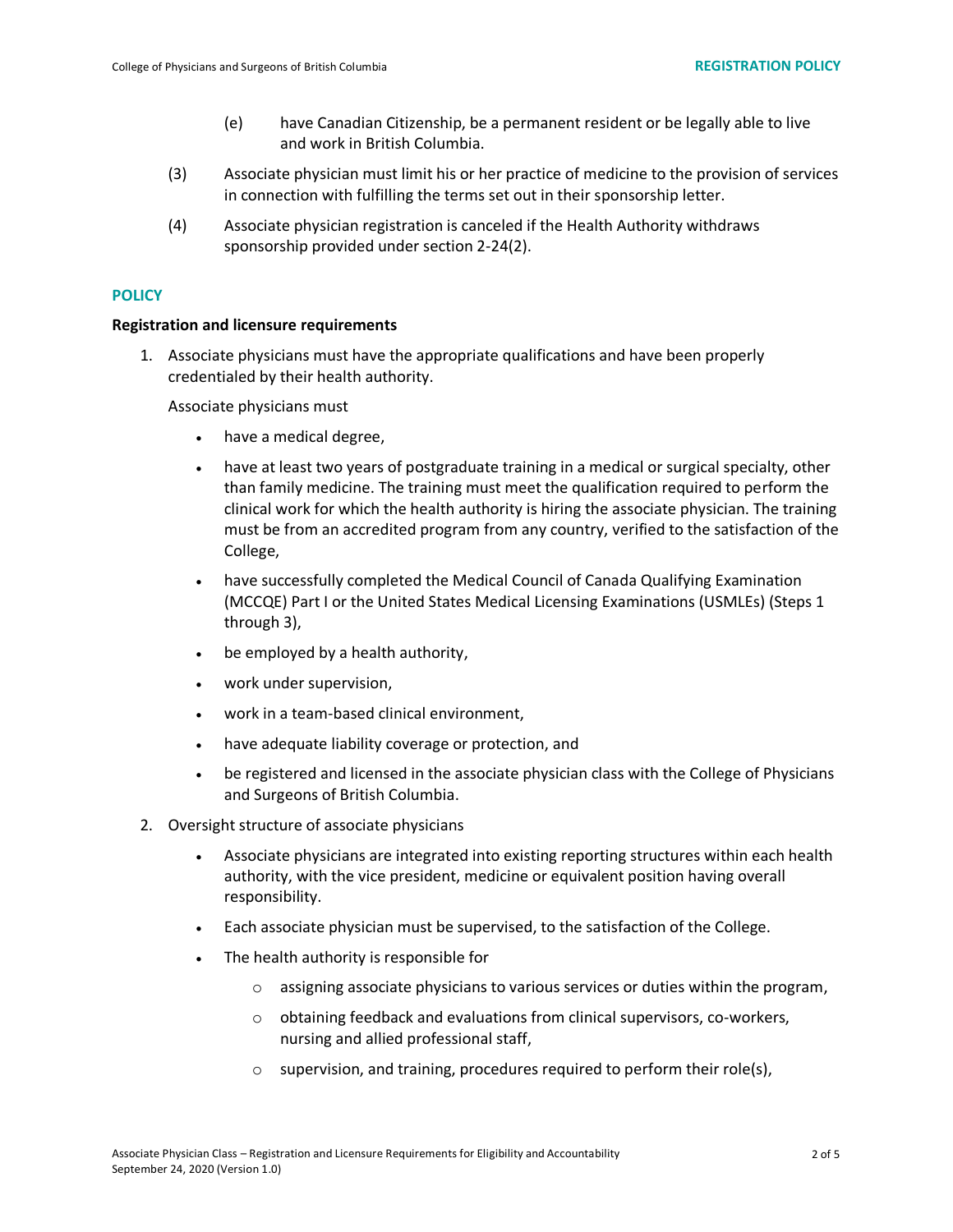- $\circ$  acting as a liaison with the College, ensuring completion of evaluations and any required reports on the performance of an associate physician,
- o participating in periodic College accreditation surveys, and
- $\circ$  having a clear documented description of the roles and responsibilities of the associate physician, available to the College including
	- a detailed job description for associate physicians within each clinical program, and
	- clear guidelines for sign off on the associate physician having the competencies to perform the clinical duties set out in the associate physician's job description, including any procedures that may be assigned. Any procedure not specified in the associate physician's approved job description requires evidence of training, demonstration, and maintenance of competence by the clinical program and approval by the health authority.
- The health authority must not
	- $\circ$  assign to an associate physician a duty or responsibility for which the associate physician is not adequately trained,
	- $\circ$  assign to an associate physician a duty or responsibility the attending physician is not competent to perform themselves, or
	- $\circ$  assign an associate physician the provision of medical services in an area in which the attending physician does not provide services.
- 3. There must be a process to document demonstrated competence for all procedures performed by all associate physicians.
	- There must be a well-documented process in place to verify the competence of any procedure to be performed by the associate physician.
	- The process must include appropriate training and the demonstration and maintenance of competence to perform the procedures of the associate physician's job description.
- 4. Initial evaluation of associate physician
	- An associate physician must undergo, satisfactory to the College, an initial 12-week evaluation, during which time their competence to perform the role of an associate physician in the intended specialty is evaluated unless an exemption is granted.
		- $\circ$  An exemption to the 12-week evaluation can be granted by the College, where the health authority and the associate physician request an exemption because the associate physician
			- has satisfactorily completed a minimum of a one-year fellowship in the educational – postgraduate (fellow) or educational – postgraduate trainee class of registration in British Columbia and the College can verify this information, or
			- has been in the associate physician class in British Columbia and the College can verify this information.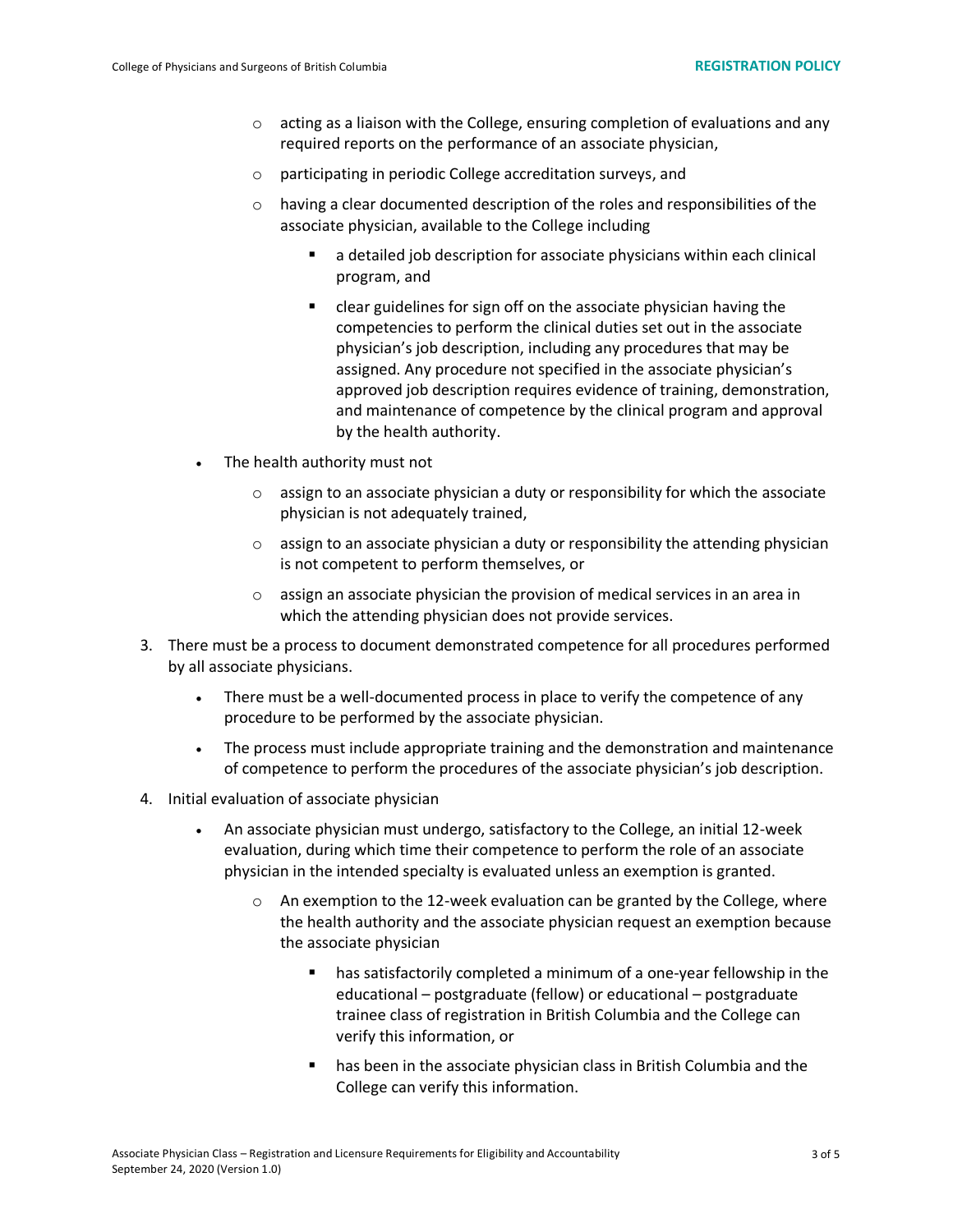- During the evaluation period, the associate physician must be under the supervision of a physician supervisor or physician supervisors, satisfactory to the College.
- A final evaluation report will be provided by the health authority physician designate, satisfactory to the College, who will obtain input from the physicians who have worked with the associate physician during the initial 12-week evaluation. The evaluation report will be sent to [registrationcompliance@cpsbc.ca.](mailto:registrationcompliance@cpsbc.ca)
- The evaluation must include, but not be limited to, the assessment of:
	- o basic clinical skills
	- o communication skills
	- o the ability and willingness to function as a member of a clinical team
	- o special knowledge and skills applicable to the intended clinical placement
	- o clinical decision-making and the appropriate use of clinical and diagnostic resources
	- o clinical documentation
	- $\circ$  procedures required to function effectively within the team environment (during the initial months of the probationary period) and to be added to as needed, or as circumstances and demonstrated competence permit
- The evaluation report will include a decision as to whether the associate physician passed or did not pass the evaluation period. In the case where the report indicates that the associate physician did not pass the evaluation period, the health authority must withdraw its sponsorship of the associate physician in writing to the College. Upon receipt of the withdrawal of sponsorship confirmation, the College will cancel the associate physician's registration and licensure.
- 5. There must be an ongoing evaluation process to periodically reassess the performance of all associate physicians.
	- The health authority must evaluate each associate physician's performance every six months for the first year and then annually thereafter.
	- Physicians who work with the associate physician must provide input for the evaluation and verbal feedback to the associate physician on an ongoing basis throughout the year.
	- The evaluation must address the defined roles and responsibilities of the associate physician.
	- The periodic formal evaluation and the ongoing feedback should form the basis for the continuing professional development needs for the associate physician.
	- A written summary of the evaluation must be provided to the associate physician.
	- Copies of the formal evaluations and any interim evaluations of note must be maintained by the health authority in the associate physician's file and be available for review by the health authority and the College.
- 6. There must be opportunities for associate physicians to engage in continuing professional development that will be confirmed through the College's accreditation process.